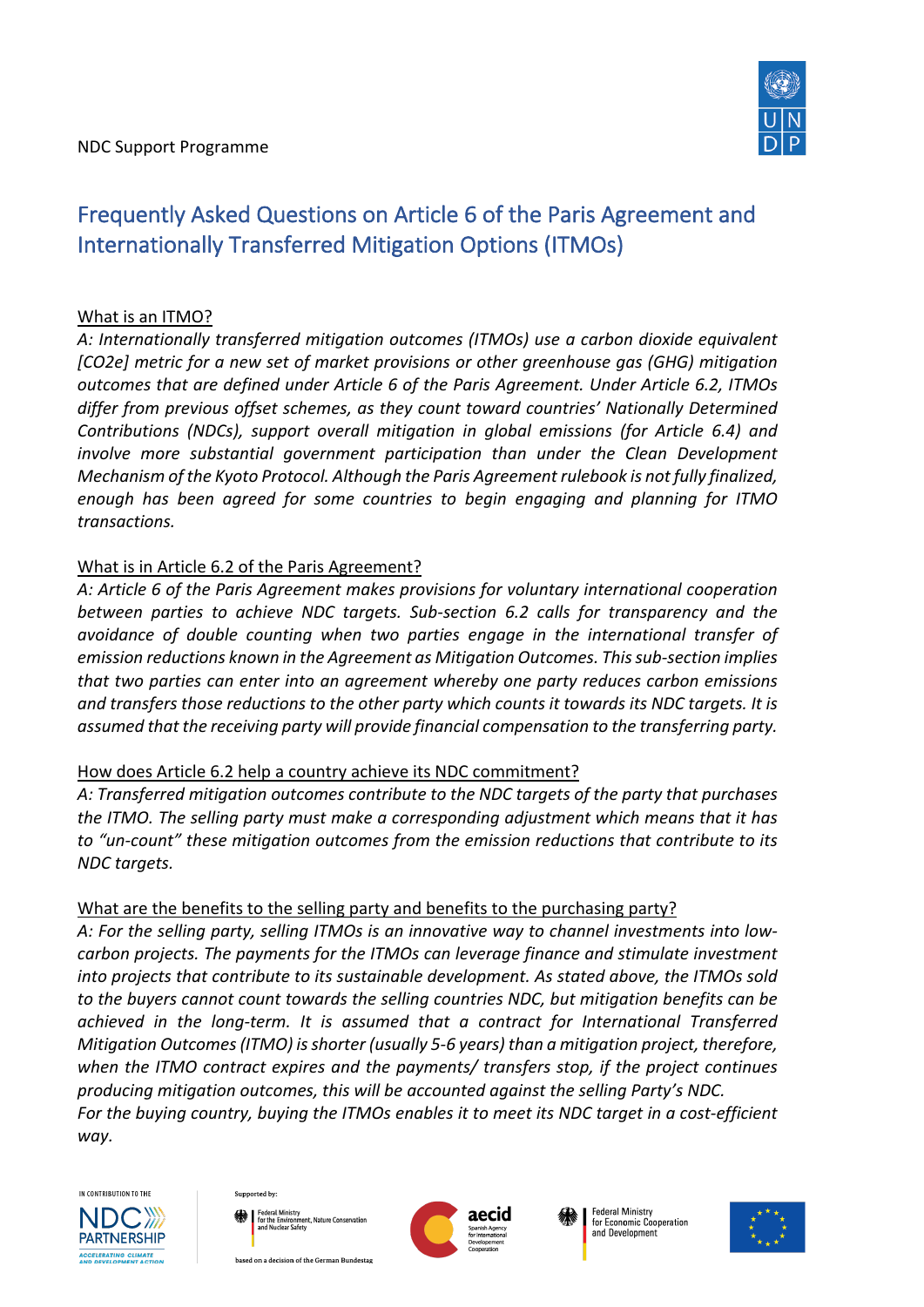

#### NDC Support Programme

#### How do you find parties that want to engage in ITMO transactions?

*A: At the moment, there is one active state buyer of ITMOs; Switzerland. Nordic countries through the Nordic Environment Finance Corporation (NEFCO) are considering engaging in ITMO transactions. The World Bank has set-up the Transformative Carbon Asset Facility (TCAF) to buy mitigation outcomes from Article 6 projects which will be used by the donors of the Facility against their targets. The TCAF considers buying a portion of the mitigation outcomes so that the other portion can count towards the selling party's NDC target. The other group of buyers are companies which buy mitigation outcomes to voluntarily offset their emissions (mainly flight emissions). Most offsetting projects are small but there are also some large buyers such as oil companies.*

## What contractual agreements should be in put place to engage in ITMO transactions?

*A: This depends on the buyer. In the case of Switzerland, a bilateral legal agreement between the two participating countries is needed to govern the overall ITMO programme. In addition to that, the official buyer of the Swiss government, the KliK Foundation – will sign an Emission Reduction Purchase Agreement (ERPA) which defines the Terms and Conditions related to the purchase of the emission reductions. These contracts are usually signed with project developers that provide upfront finance for project implementation. The ERPA can potentially be used as a collateral for loans required for the implementation of the projects. The actual ERPA payments are made only ex-post upon verification of the achieved mitigation outcomes.*

### What monitoring system should be in place before engaging in an ITMO transaction?

*A: The country will need an MRV system that fulfils all Biennial Transparency Report (BTR) requirements of the Paris Agreement and can track mitigation outcomes at project level. The transferred mitigation outcomes will be included in the national registry and reported as ITMOs to UNFCCC through the BTR. UNDP is providing support for development of BTR eligible MRV systems in some countries.* 

### Who can implement ITMO projects?

*A: Each ITMO project is governed by a state-to state bilateral agreement. Individual projects implemented within the scope of the bilateral agreement require a government authorization but can be implemented by the private sector.* 

# Can an existing project be an ITMO project?

*A: This will depend on the rules agreed by the two governments involved. In the case of Switzerland, it's not possible.* 

# What are the consequences of engaging in an ITMO contract when the Paris Agreement rulebook regarding Article 6.2 is not finalized?

*A: The Paris Agreement rulebook will not regulate Article 6.2 and it will always be at the discretion of the participating governments to define their rules and regulations within the broader goal of the Paris Agreement. The principles that ambitious countries subscribe to are subscribed to the San Jose Principles for High Ambition and Integrity in International Carbon Markets which will probably be more stringent that the Article 6 guidelines can ever become.* 







**Federal Ministry** for Economic Cooperation and Development